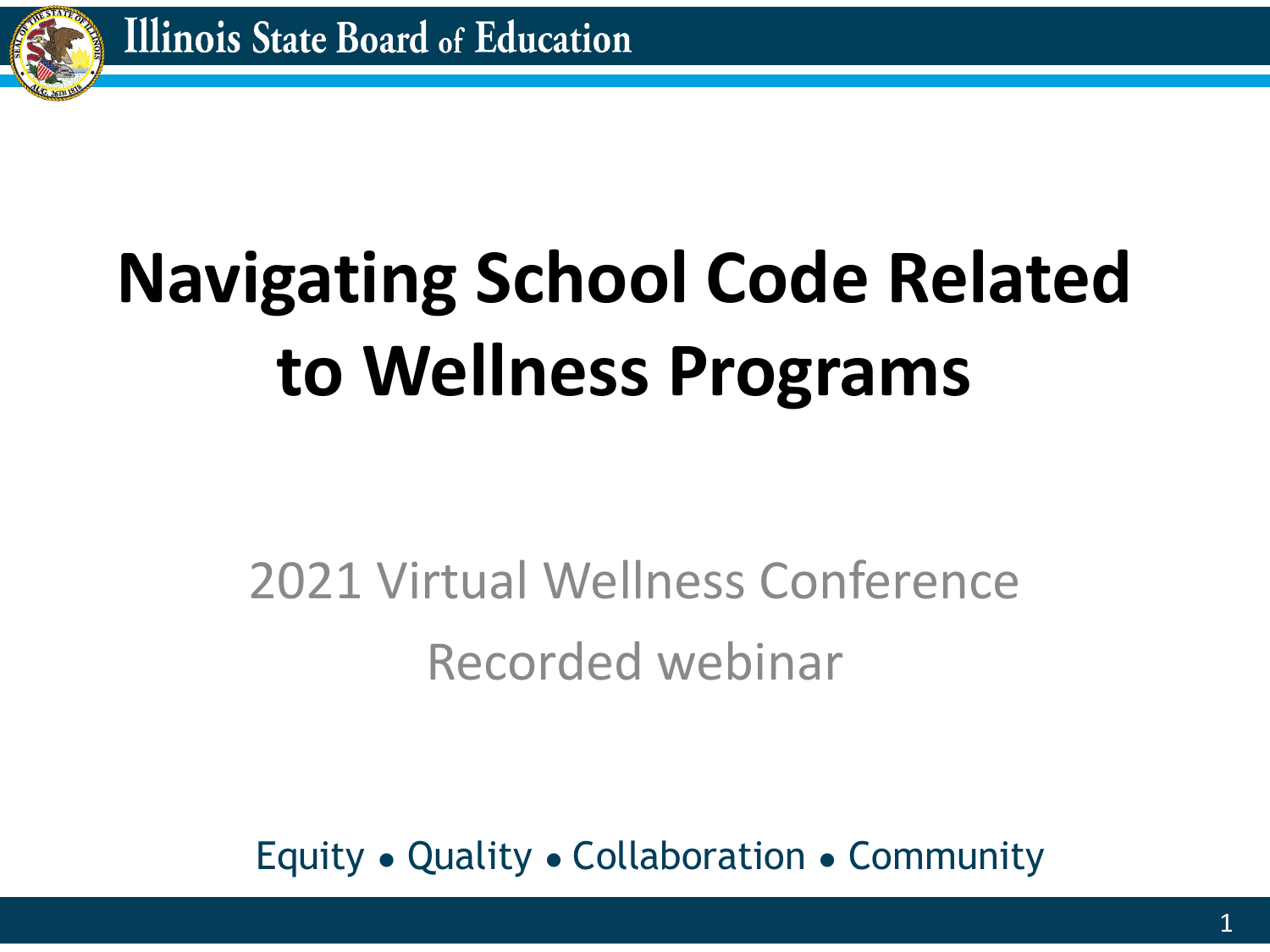

# **Objectives**

- Participants will be able to:
	- Identify laws, rules, and regulations guiding wellness programs in schools
	- Link health and wellness requirements to law by using school code
	- Differentiate between state and federal laws related to wellness programs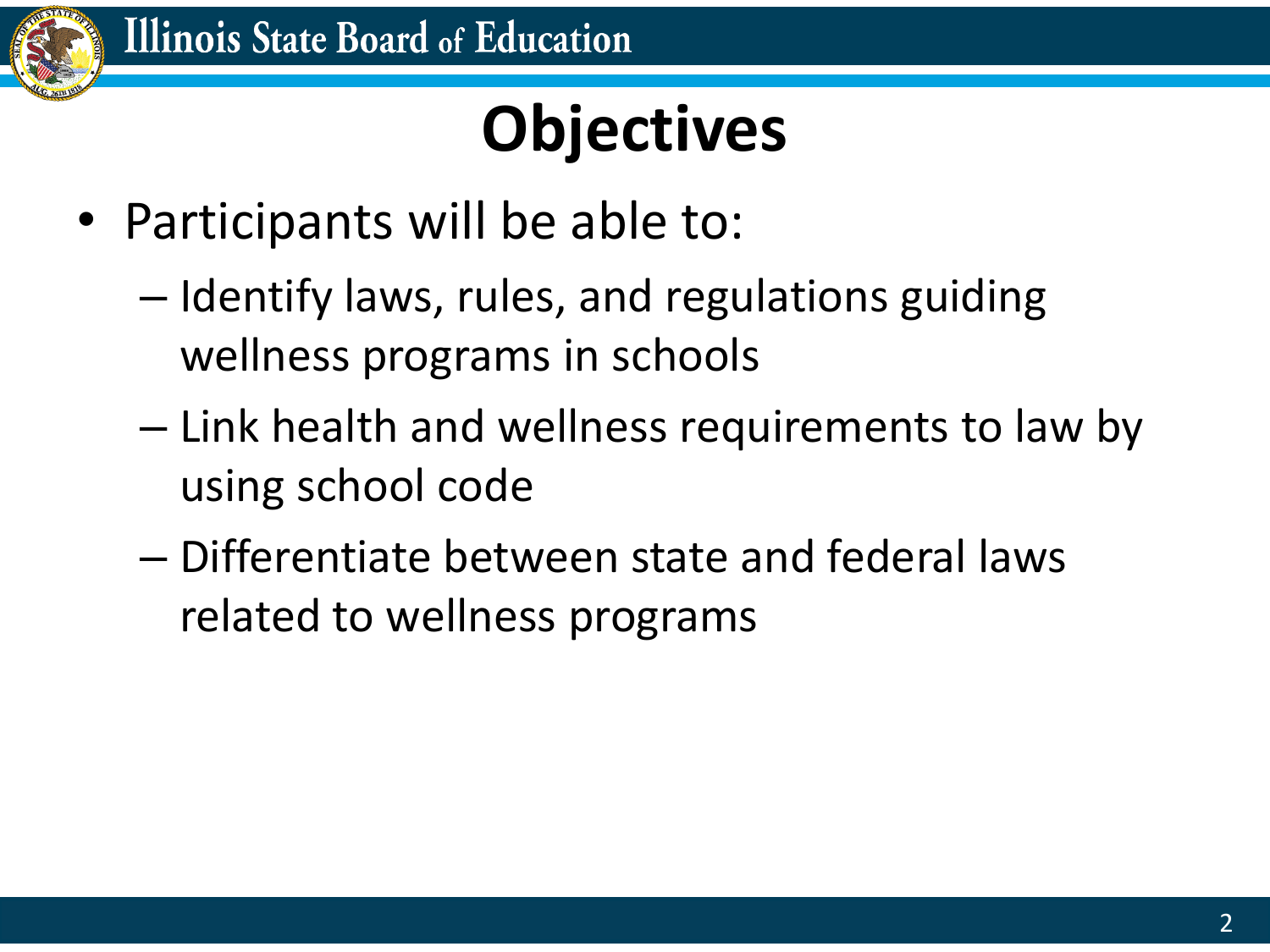

| Illinois Ceneral Assembly      |                                                                                  |
|--------------------------------|----------------------------------------------------------------------------------|
| Home                           | Legislation & Laws Senate House My Legislation<br><b>Site Map</b>                |
| <b>Bills &amp; Resolutions</b> | <b>Illinois Compiled Statutes</b>                                                |
| <b>Compiled Statutes</b>       | Back to Act Listing Public Acts Search Guide Disclaimer Printer-Friendly Version |
| <b>Public Acts</b>             | <b>SCHOOLS</b>                                                                   |
| <b>Legislative Reports</b>     | $(105$ ILCS $5/$ ) School Code.                                                  |
| IL Constitution                | <b>View Entire Act</b>                                                           |

- **Search online** :
- 105 ILCS 5 [View Entire Act](https://www.ilga.gov/legislation/ilcs/ilcs5.asp?ActID=1005&ChapterID=17)
- Through professional education websites
- Linked on district webpage

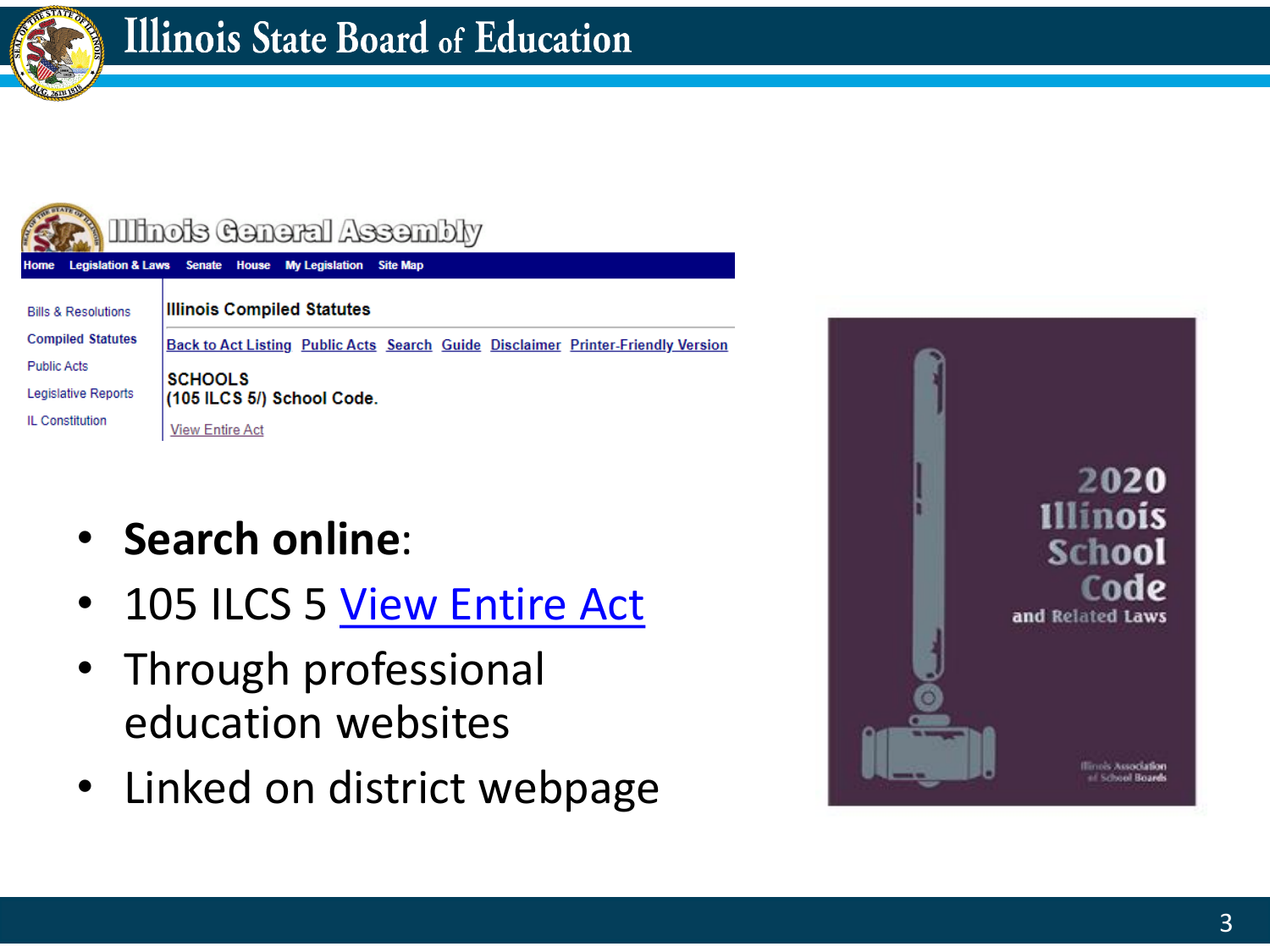

# **Within Wellness Department**



- 21<sup>st</sup> Century
- After School Programs
- McKinney-Vento Homeless Education
- Youth in Foster Care
- School Climate Survey
- Social Emotional Learning
- Mental Health Services Funding
- Physical Fitness & Education
- Critical Health Problems and Comprehensive Health Education
- School Health Office

### Equity ● Quality ● Collaboration ● Community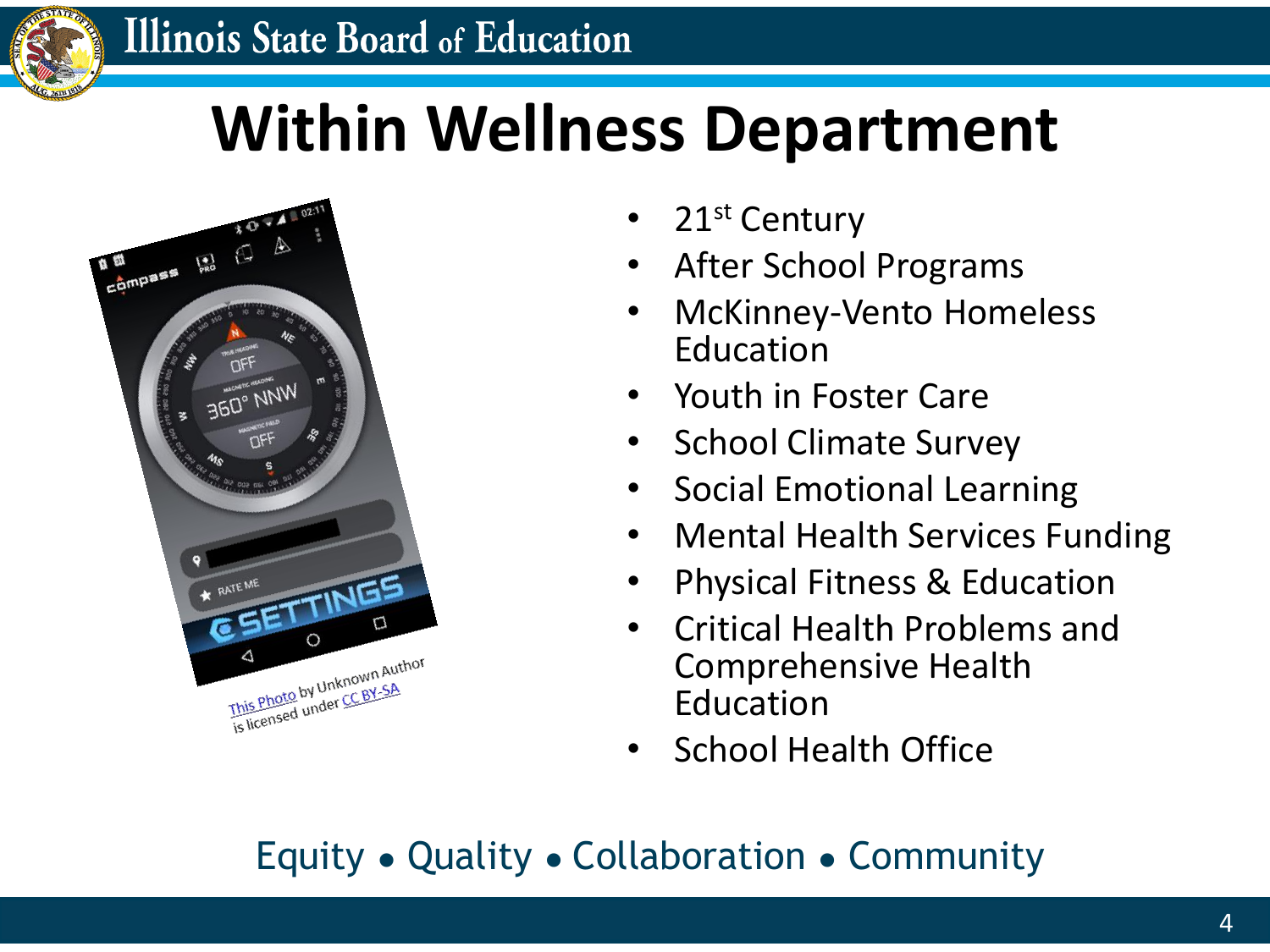

# **21st Century Programs**

- Federal allotment
- [Included in State's](https://www.isbe.net/Pages/ESSA-State-Plan.aspx) Every Student Succeeds Act
- Title IV
	- $-$  Part B 21<sup>st</sup> Century Community Learning Centers (21st CCLC)
- **Nita M. Lowey 21st Century** [Community Learning Centers](https://www.isbe.net/Pages/21st-Century-Community-Learning-Centers.aspx)



- Ensure eligible entities identify partners with external organizations
- Work with schools, families, business, and community stakeholders
- Coordinate funds
- Comprehensive and targeted supports for students
- Performance measures link to student achievement
- Competitive grant available to [This Photo](https://edtechpower.blogspot.com/2013/05/5-things-learners-today-should-be-doing.html) by Unknown Author is licensed under [CC BY-NC-ND](https://creativecommons.org/licenses/by-nc-nd/3.0/) **private and public entities**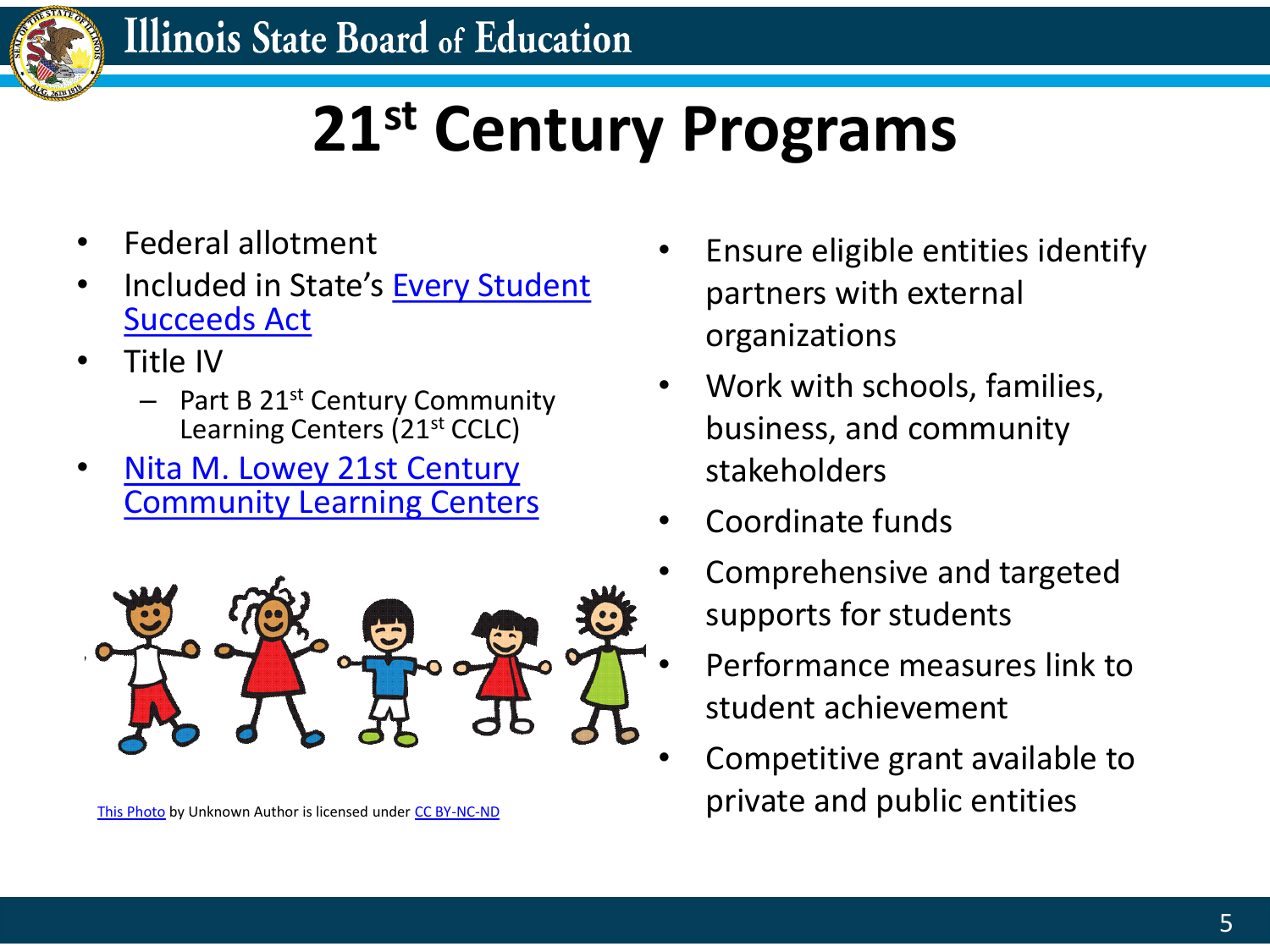### **Illinois State Board of Education**



# **After School Programs**



- State Appropriations (Public Act 101-0637)
- Majority of funds for school districts
- Funds also available for nonschool districts
- Formerly known as Health Community Investment Grant
- The purpose of the funding is to:
	- Improve academic outcomes for students
	- Provide opportunities for enrichment activities in a safe and healthy environment
	- Provide opportunities to strengthen public, private, and philanthropic partnerships so that quality support services are more durable for students facing the greatest challenges
- Encouraged to participate National School Lunch Program (funding through USDA)
	- After School Snack Program
	- Child and Adult Care Food Program (CACFP)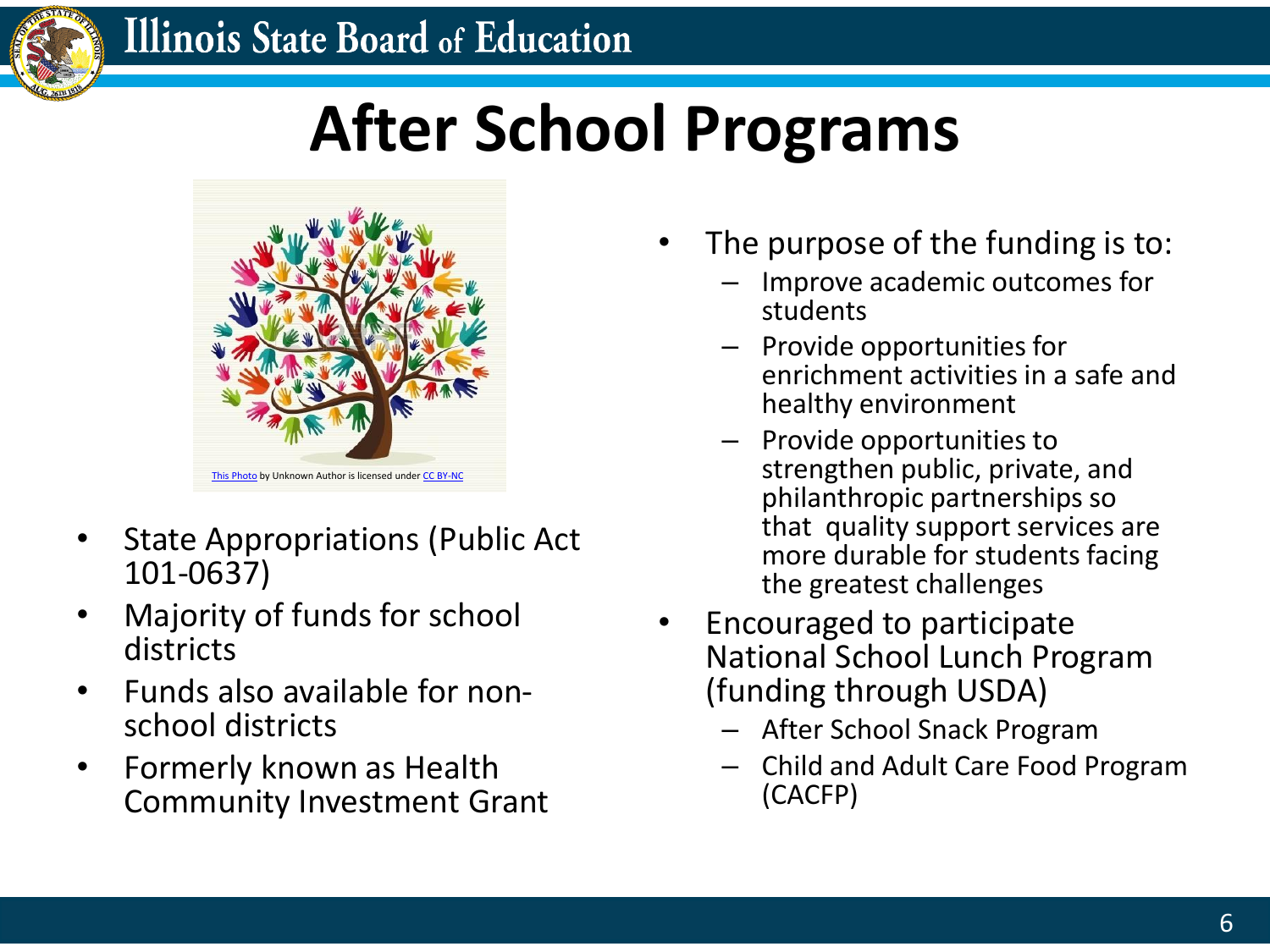

# **McKinney-Vento Homeless Education**

- Federal legislation
- Included in State's [Every Student Succeeds Act](https://www.isbe.net/Pages/ESSA-State-Plan.aspx)
- State Liaison
	- Lead Area Liaison
	- School/district POC
- National Center for Homeless Education [website](http://nche.ed.gov/ibt/sc_eligibility.php)



- **All barriers to a homeless child's education must be removed**
- Enroll immediately and fully participate in school
- Procedures to ensure that homeless youth are afforded the same opportunities to be successful learners
- Identify eligible youth who may not be attending school
- Connect eligible youth to available services
	- before/after school programs
- Social-emotional supports for homeless youth
- Prepare and improve readiness for college
- Unaccompanied youth have same rights as homeless youth
- Dispute resolution [Illinois Education for Homeless Children Act (105 ILCS 45)]
	- Enrollment, school activities, transportation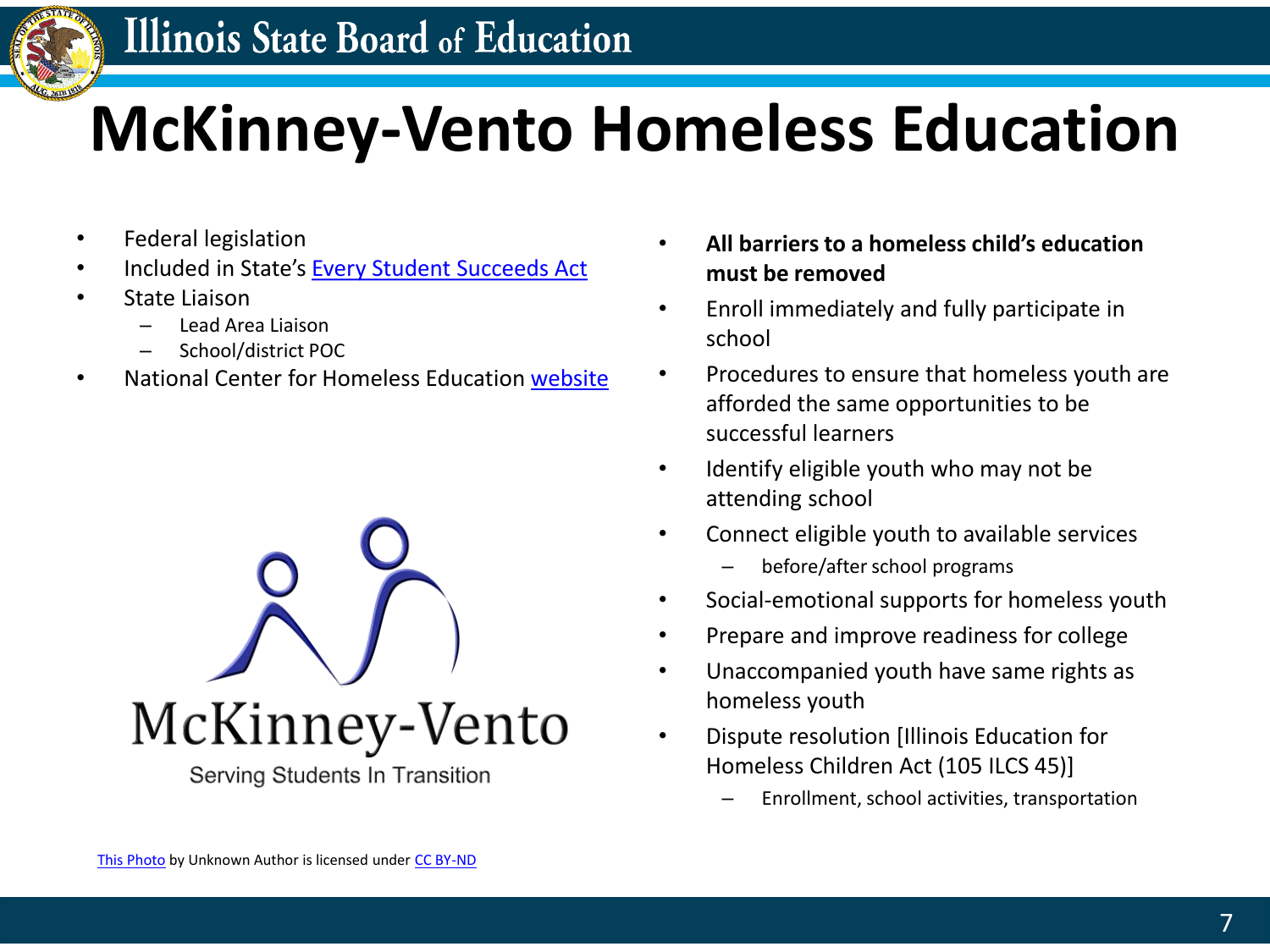

### **Illinois State Board of Education**

# **Youth in Foster Care**



[This Photo](https://effectivechildtherapy.org/therapies/what-is-interpersonal-psychotherapy/elementary-age-kids-talking-to-counselor-during-group-therapy-session/) by Unknown Author is licensed under [CC BY-SA](https://creativecommons.org/licenses/by-sa/3.0/)

- Federal legislation
- [Illinois School Code \(105 ILCS 5/10-](https://www.ilga.gov/legislation/ilcs/fulltext.asp?DocName=010500050K10-20.59) 20.59)
- [Included in State's](https://www.isbe.net/Pages/ESSA-State-Plan.aspx) Every Student Succeeds Act
- Department of Children and Family Services Liaison
- Protections for vulnerable youth
	- Foster care
	- Juvenile Justice Systems
- School Stability
	- **Transportation**
	- Data reporting
	- Agency collaboration
- School/District liaison
	- Enrollment process streamlined
	- Student data tracking and monitoring
	- Nutrition and meal program
	- Student records & credit recovery
	- Staff training
	- District and community supports
	- Support for extracurricular activities
	- Transition into adulthood and postsecondary learning opportunities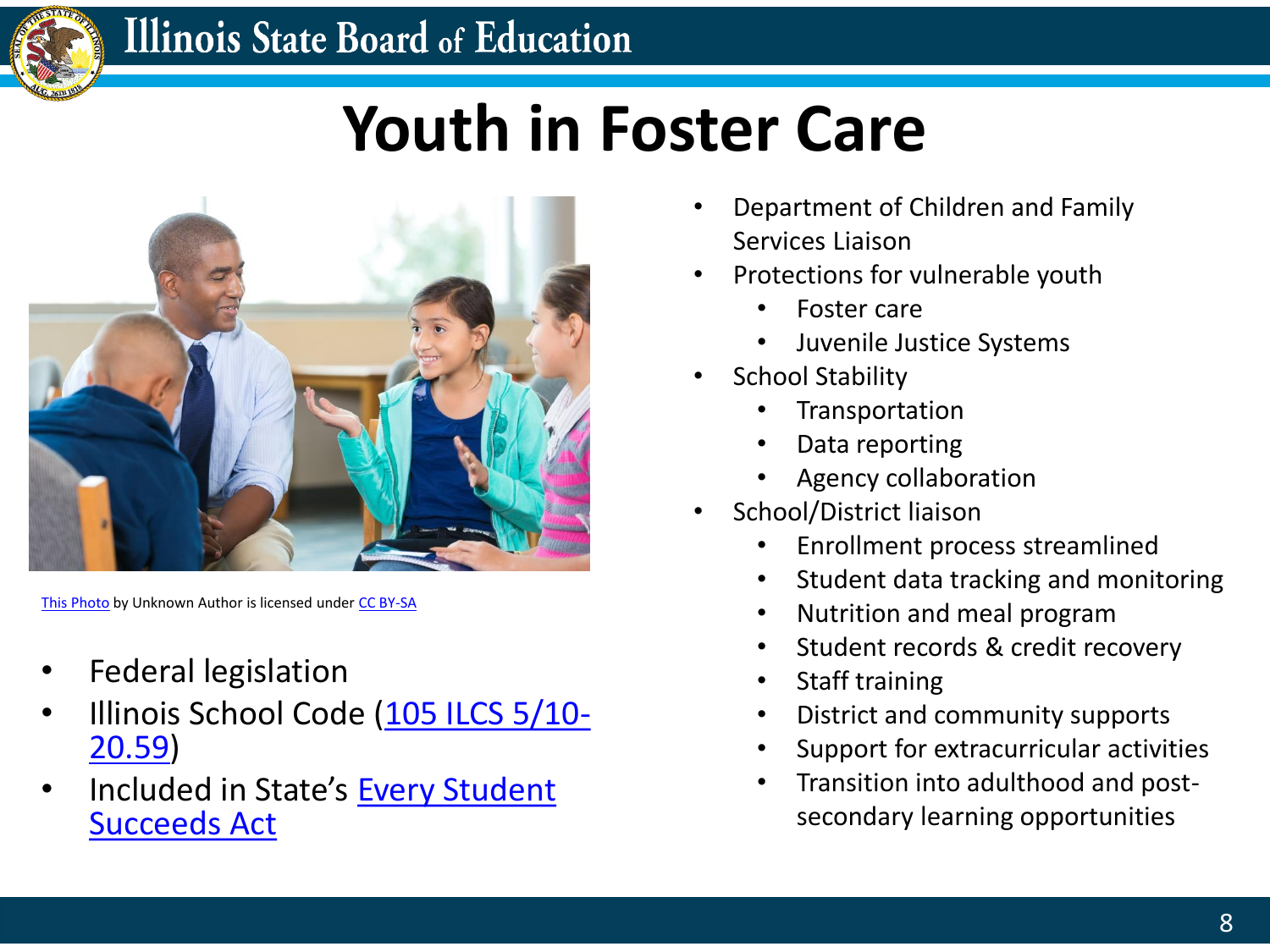

# **School Climate Survey**

- [5 Essentials Climate Survey 105 ILCS 5/2-](https://www.ilga.gov/legislation/ilcs/documents/010500050K2-3.153.htm) 3.153
- Partner with University of Chicago
- From 2011 Senate Bill 7, Performance Evaluation Reform Act
- Climate survey populations:
	- Pre-K-12 Educators
	- Students Fourth Grade-Twelfth Grade
	- Parents and families
- Provides a comprehensive picture of the school environment based on areas critical for school improvement in a meaningful context of similar and successful schools.



[This Photo](http://www.tonybates.ca/2014/08/22/key-characteristics-of-learners-in-a-digital-age-and-their-influence-on-the-design-of-teaching-and-learning/) by Unknown Author is licensed under [CC BY-SA-NC](https://creativecommons.org/licenses/by-nc-sa/3.0/)

- **School Research on five components found to be critical for school success:**
- Effective Leaders: The principal works with teachers to implement a clear and strategic vision for school success.
- Collaborative Teachers: Teachers collaborate to promote professional growth..
- Involved Families: The entire school staff builds strong relationships with families and communities to support learning.
- Supportive Environment: The school is safe and orderly. Teachers have high expectations for students and support students to realize their goals. Classmates also support one another.
- Ambitious Instruction: Classes are academically demanding and engage students by emphasizing the application of knowledge.
- Support schools in the improvement process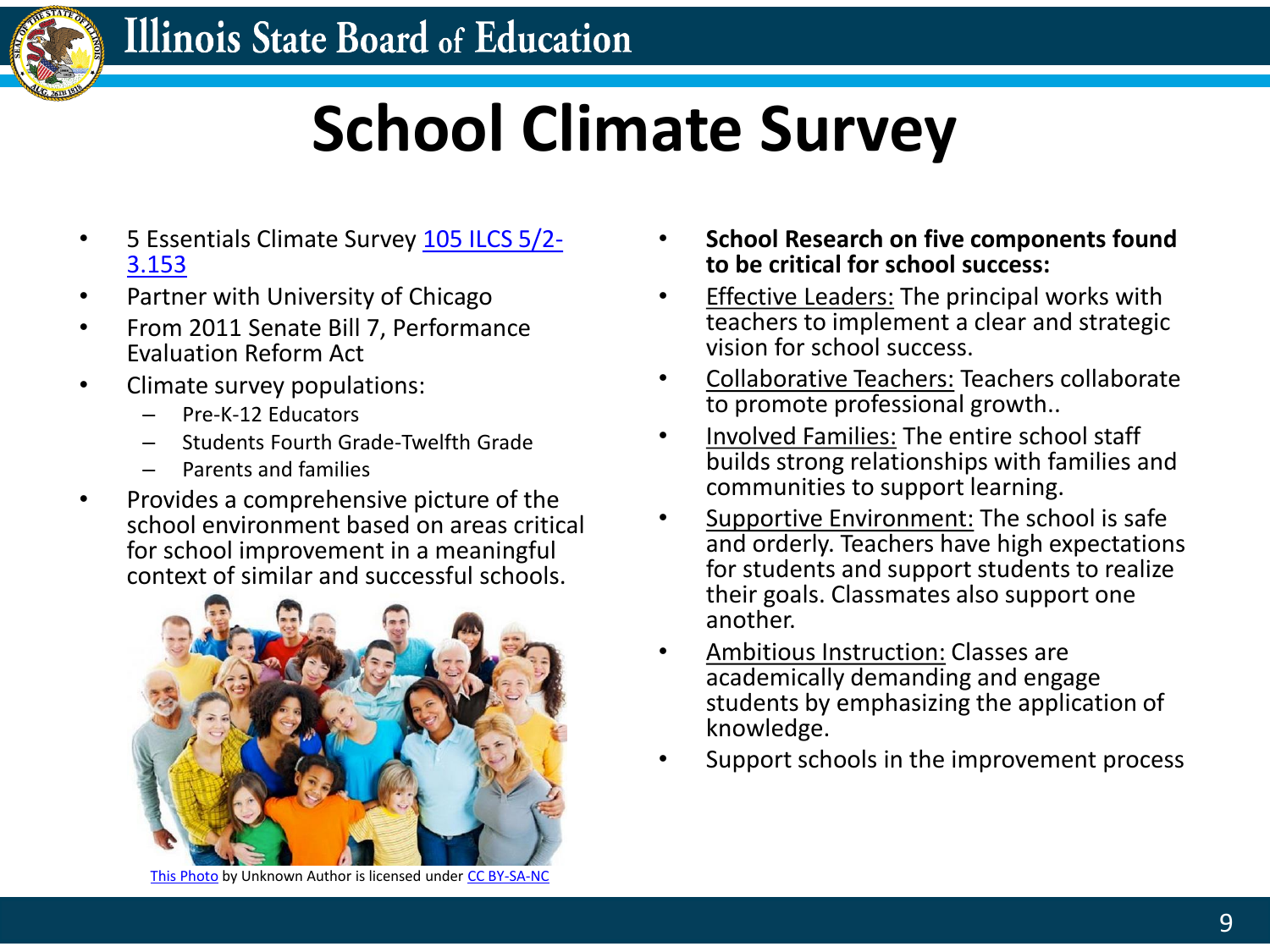

# **Social and Emotional Learning**



- [Illinois Children's Mental](http://www.ilga.gov/legislation/93/sb/09300sb1951enr.htm) Health Act of 2003
- Social and emotional development standards
- Illinois Learning Standards
- Grades K-12 requirement
	- Early elementary (K-3)
	- Late elementary (grades 4-5)
	- Middle/junior high (grades 6-8)
	- Early high school (grades 9-10)
	- Late high school (grades 11-12)

Over-arching SEL goals

- 1) Develop self-awareness and selfmanagement skills to achieve school and life success
- 2) Use social-awareness and interpersonal skills to establish and maintain positive relationships
- 3) Demonstrate decision-making skills and responsible behaviors in personal, school, and community contexts

### • **Additional SEL Supports**

- Illinois Priority Learning Standards [Social/Emotional Learning for 2020-21 SY](https://www.isbe.net/Documents/Illinois-Priority-Learning-Standards-2020-21.pdf#page=6)
- Resilience Education to Advance Community Healing (REACH)
	- Partnering with Center for Childhood Resilience (CCR) at Lurie Children's Hospital
	- Universal Training available for school personnel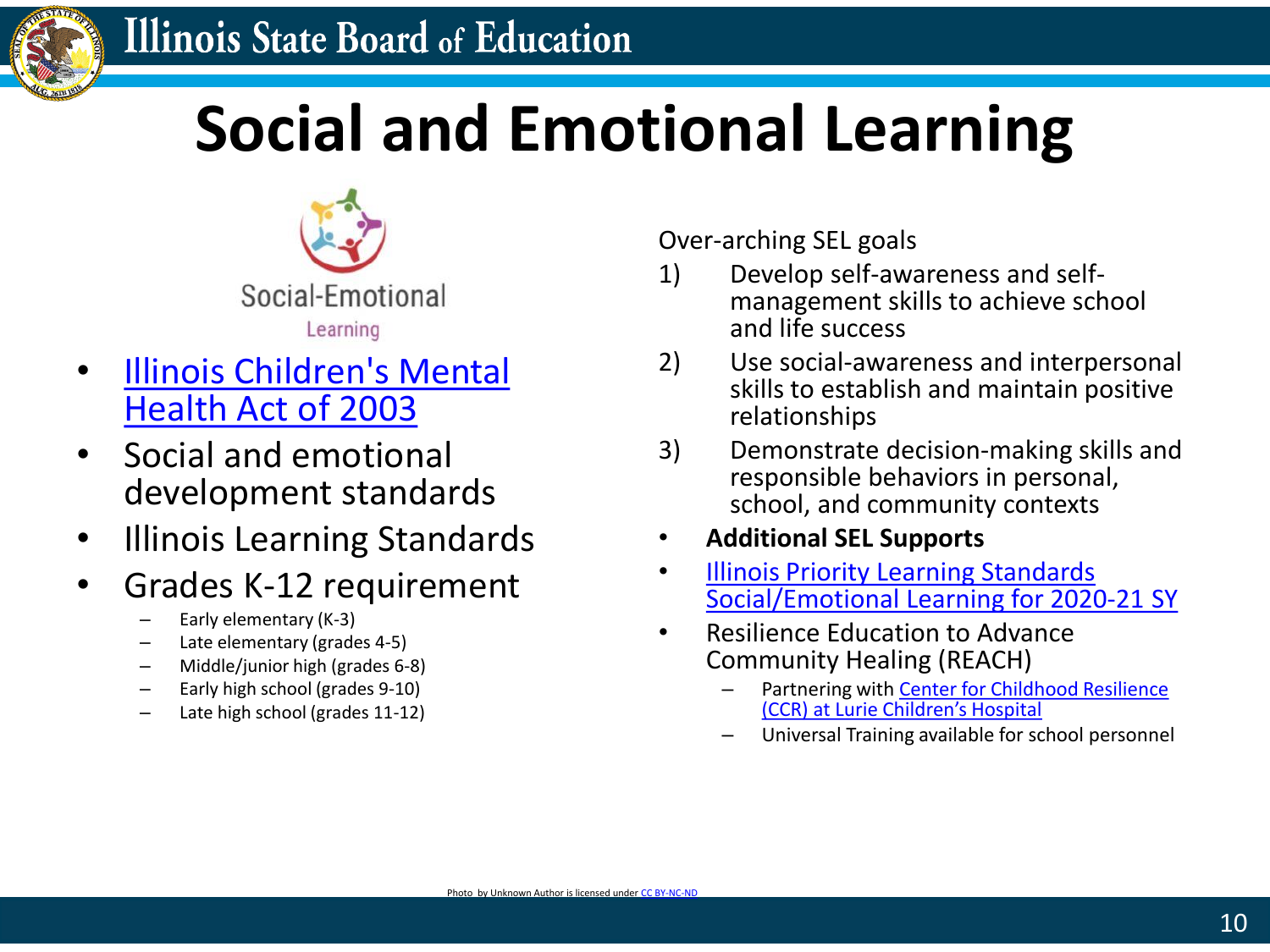

### **Illinois State Board of Education**

### **Mental Health Services Funding**

- Federal funding through Title 2
- Eligibility under IL Evidence Based Funding Calculations
	- Tier 1
	- Tier 2
	- [105 ILCS 5/ 18-8.15](https://www.ilga.gov/legislation/ilcs/fulltext.asp?DocName=010500050K18-8.15#:~:text=18%2D8.15.,2018%20and%20subsequent%20school%20years.&text=under%20this%20Section%20may%20apply,to%20make%20expenditures%20by%20law.)
- The purpose of this program is to provide funding for mental health services to students at school districts with a less than 90% adequacy level.
- Districts must be in specific New Urban-Centric Locale Codes, as defined by the National Center for Education Statistics.
- Access to mental health services
- Using a universal screener.
- Encourages partnership between the district and nonprofit organizations, institutions of higher education, or local mental health agencies



- **Another area related to Mental Health Services**
- [PA 101-0350:](https://www.ilga.gov/legislation/publicacts/101/101-0350.htm) MENTAL ILLNESS IN-SERVICE **TRAINING**

Amends the School Code. Related to providing inservice training program on the warning signs of mental illness and suicidal behavior in youth.

• District may utilize the Illinois Mental Health First Aid training program, established under the Illinois Mental Health First Aid Training Act and administered by certified instructors trained by a national association recognized as an authority in behavioral health, to provide the training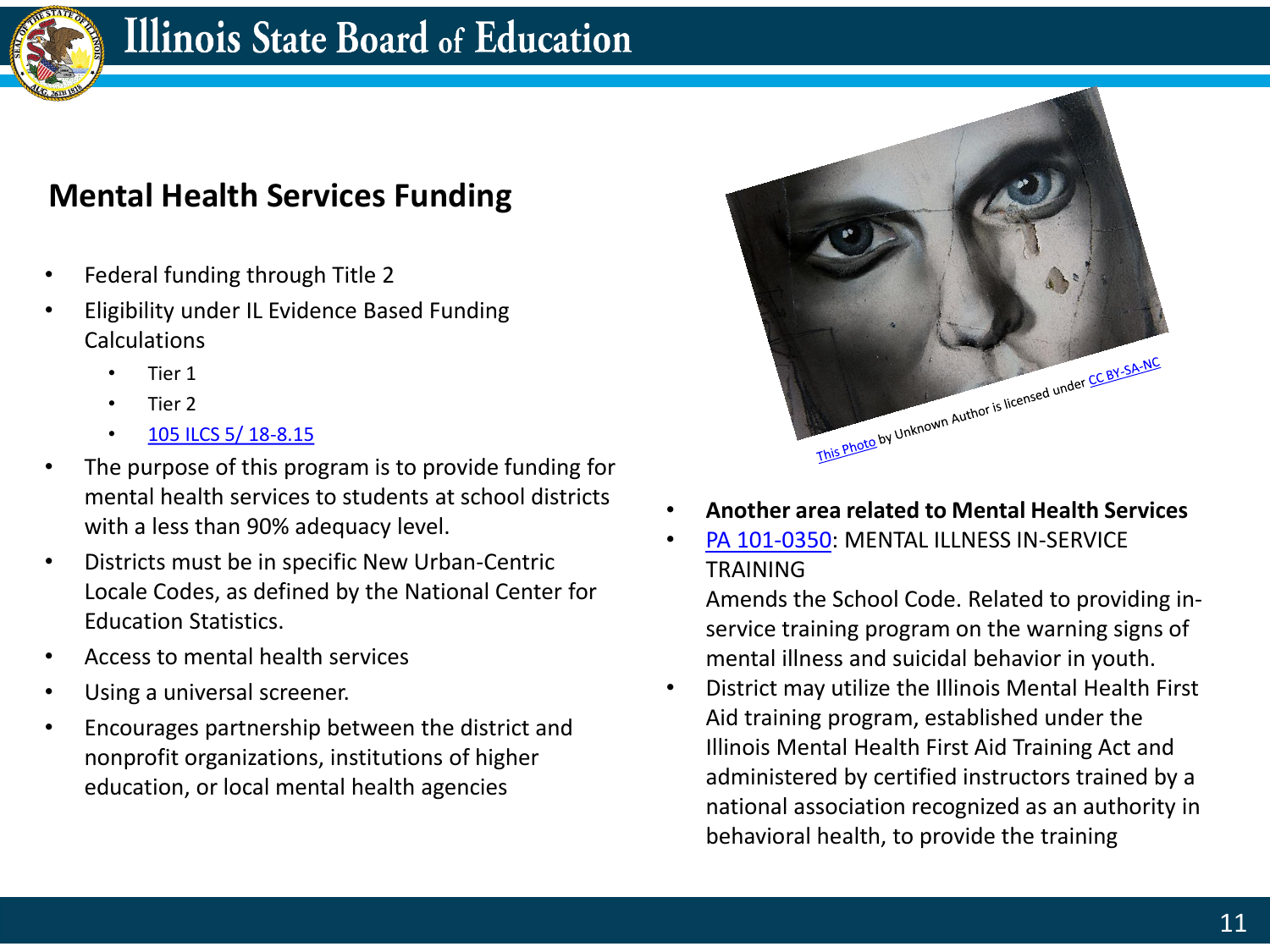

# **Physical Fitness & Education**

- Physical Education [Course of Study 105](https://www.ilga.gov/legislation/ilcs/fulltext.asp?DocName=010500050K27-7)  [ILCS 5/27-7](https://www.ilga.gov/legislation/ilcs/fulltext.asp?DocName=010500050K27-6) , 105 ILCS  $5/27-6$
- Physical Fitness Assessment Rules [105 ILCS 5/27-6.5\(d\)](https://ilga.gov/legislation/ilcs/fulltext.asp?DocName=010500050K27-6.5)
- Progress with stakeholder engagement
	- 2011 PE Strategic Plan
	- 2013 revised Learning **Standards**
	- 2015 Assessment Standards
- Enhanced P.E. correlates directly to the health and well-being of students for the rest of their lives
	- Cognitive benefits
	- Youth more receptive to learning



[This Photo](https://gsouto-digitalteacher.blogspot.com/2018/02/schools-lets-talk-world-cancer-day.html) by Unknown Author is licensed under [CC BY-NC-ND](https://creativecommons.org/licenses/by-nc-nd/3.0/)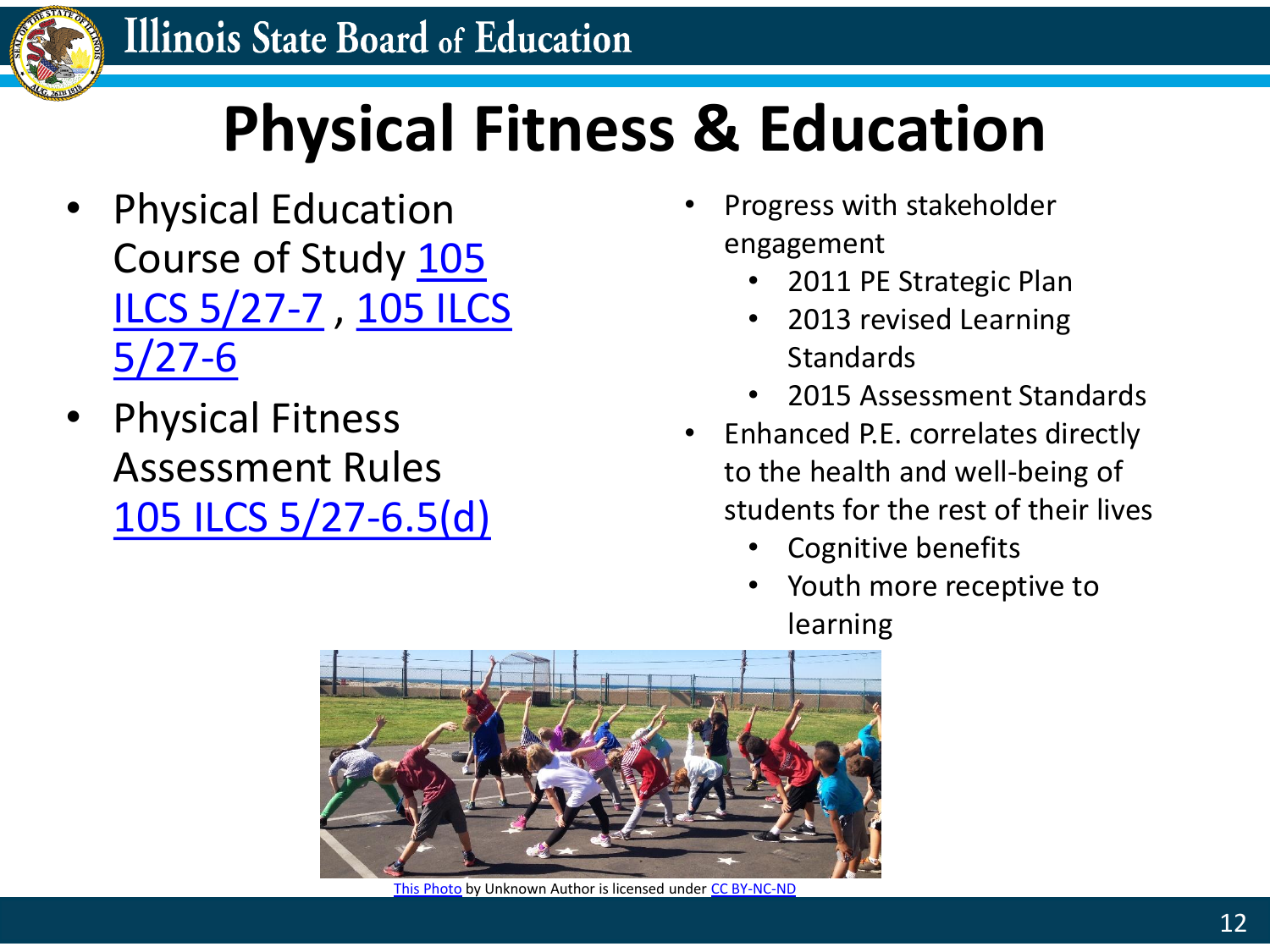

# **Critical Health Problems &Comprehensive**

## **Health Education**

- Critical Health Problems and Comprehensive Health Education Act [105 ILCS 110](https://www.ilga.gov/legislation/ilcs/ilcs3.asp?ActID=1015&ChapterID=17)
- [School Health Advisory](https://www.isbe.net/Pages/School-Health-Advisory-Committee.aspx) **Committee** 
	- advise matters relating to the implementation of the Act
	- advise and interpret
	- express relationship between the Act and the public health, welfare and educational programs of other agencies in the community
- Stakeholder group
	- Other state agencies
	- Educational leaders
	- Higher education
- [Sex Education 105 ILCS](https://www.ilga.gov/legislation/ilcs/fulltext.asp?DocName=010500050K27-9.1#:~:text=pupils%20to%20not%20make%20unwanted,or%20to%20exploit%20another%20person.) 5/27-9.1e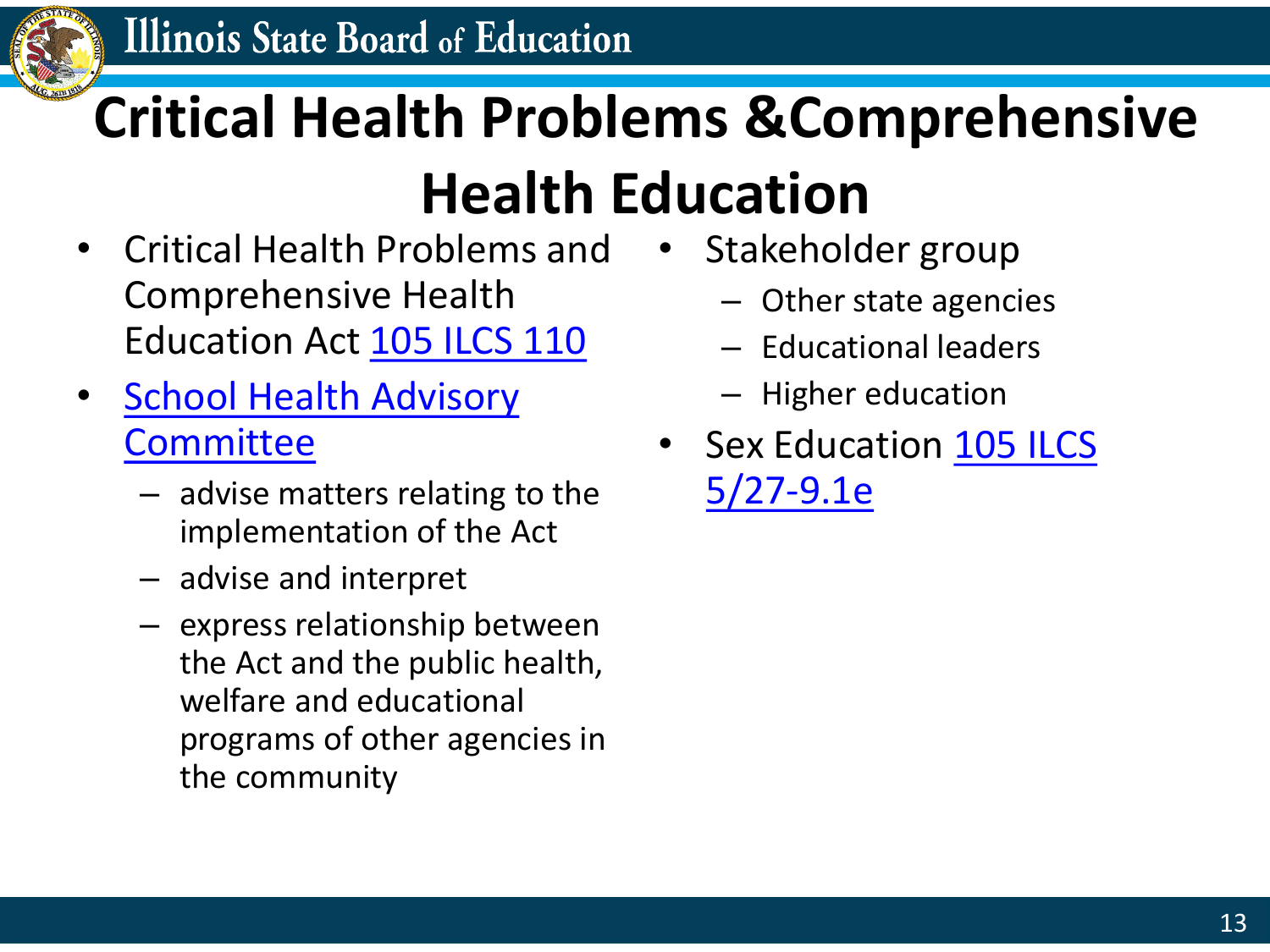

# **School Health Office**

### **What Governs Your Role in <b>Nurses**<br> **Nurses Schools**

School Code, ILCS

[http://www.ilga.gov/legislation/ilcs/il](http://www.ilga.gov/legislation/ilcs/ilcs5.asp?ActID=1005) cs5.asp?ActID=1005 Related Rules, Administrative Code

[https://www.isbe.net/Pages/Rules.as](https://www.isbe.net/Pages/Rules.aspx) px

Nurse Practice Act (applicable to school nurses) http://www.ilga.gov/legislation/ilc [s/ilcs3.asp?ActID=1312&ChapterI](http://www.ilga.gov/legislation/ilcs/ilcs3.asp?ActID=1312&ChapterID=24)  $D = 24$ 



[This Photo](https://globalvoices.org/2020/04/08/covid-19-on-the-frontline-insights-from-an-australian-humanitarian-nurse/) by Unknown Author is licensed under [CC BY](https://creativecommons.org/licenses/by/3.0/)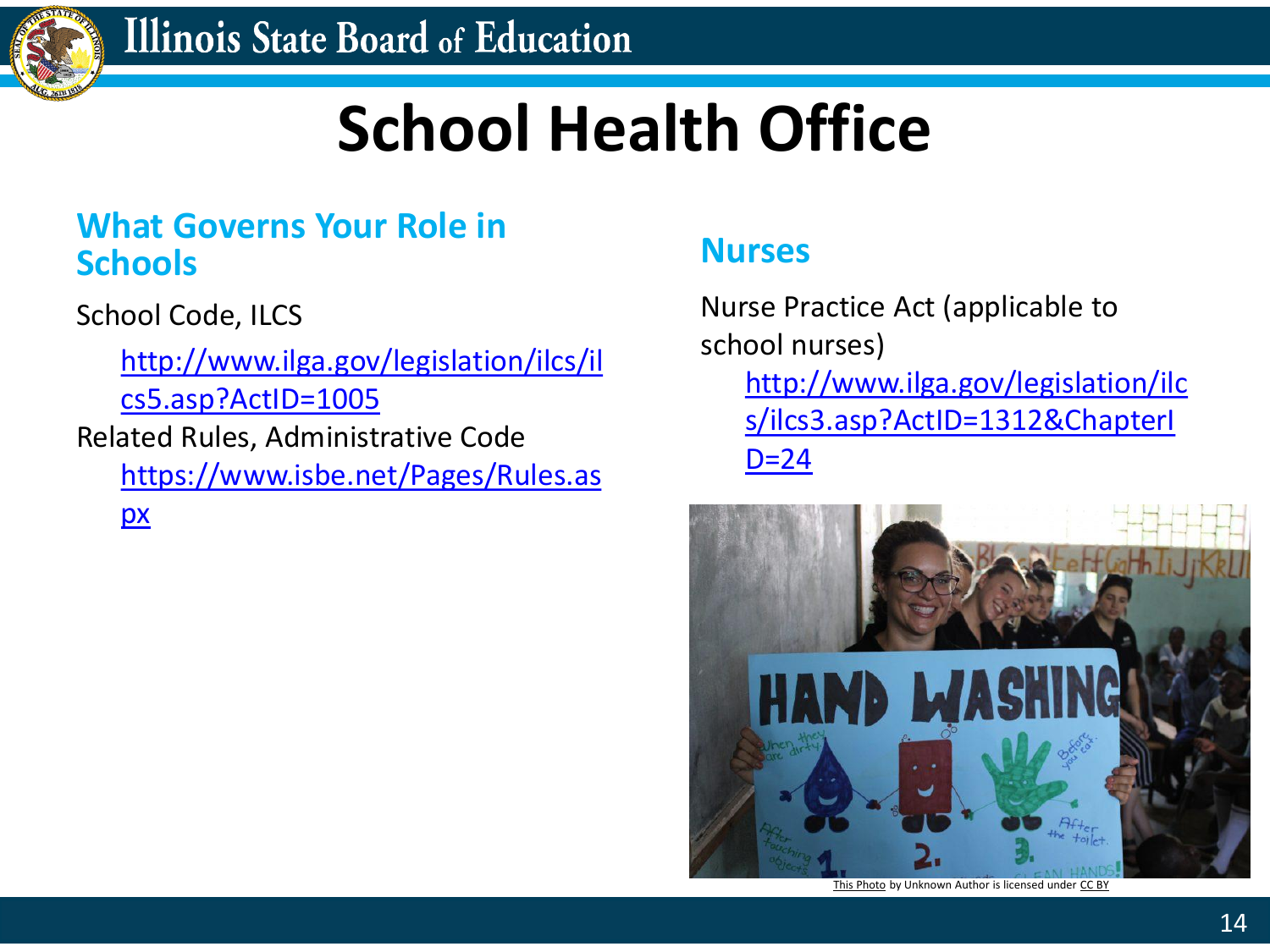

# **School Health Office Continued**

### **Student Health Staff Training**

- Illinois School Code
	- [105 ILCS 5/27-8.1](https://www.ilga.gov/legislation/ilcs/documents/010500050K27-8.1.htm) Health examinations and immunizations
- State Requirements Illinois Department of Public Health
	- [Public Health Code Section](https://www.ilga.gov/commission/jcar/admincode/077/07700665sections.html) 665
	- [Communicable Disease](https://www.ilga.gov/commission/jcar/admincode/077/077006900C02000R.html) Code Section 690

- [105 ILCS 5/School Code: Sec.](https://www.ilga.gov/legislation/ilcs/ilcs4.asp?DocName=010500050HArt.+5&ActID=1005&ChapAct=105%C2%A0ILCS%C2%A0%2F&ChapterID=17&ChapterName=SCHOOLS&SectionID=48800&SeqStart=39200000&SeqEnd=42500000&ActName=)  3-11. …. the teacher's institutes shall include instruction on prevalent student chronic health conditions
- [Care of Students with Diabetes](https://www.ilga.gov/legislation/ilcs/ilcs3.asp?ActID=3284&ChapterID=17&Print=True) Act
- [Seizure Smart School Act](https://ilga.gov/legislation/ilcs/ilcs3.asp?ActID=4002&ChapterID=17)
- Illinois Youth Sports [Concussion Safety Act \(P.A. 99-](https://www.ilga.gov/legislation/publicacts/fulltext.asp?Name=099-0245) 0245)

Equity ● Quality ● Collaboration ● Community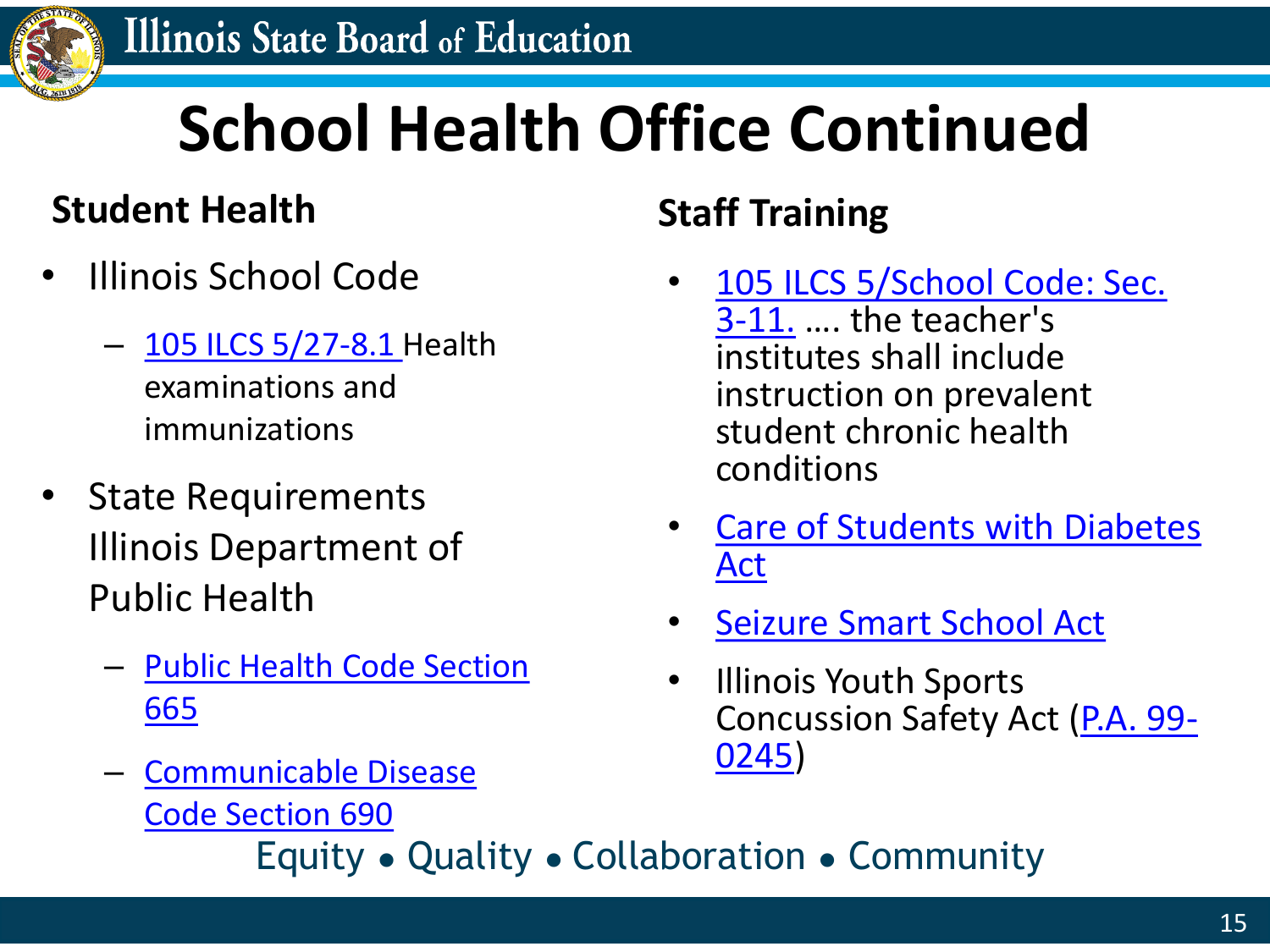

# **School Health Office**

### **Medication Information in School Code**

- [School Code: \(105 ILCS 5/10-22.21b\)](http://www.ilga.gov/legislation/ilcs/documents/010500050K10-22.21b.htm)
	- [Chapter 122, Sec. 10-22.21b](https://www.ilga.gov/legislation/ilcs/fulltext.asp?DocName=010500050K10-22.21b) [\(medications\) based on Public Act 91-](https://www.ilga.gov/legislation/publicacts/pubact91/acts/91-0719.html) 0719
	- [Public Act 90-0789](https://www.ilga.gov/legislation/publicacts/pubact90/acts/90-0789.html) requires schools to adopt a policy on medications to students and parents be notified annually.
- [105 ILCS 5/22-30 S](https://www.ilga.gov/legislation/ilcs/documents/010500050K22-30.htm)elf administration and self-carry of asthma medication and epinephrine auto-injectors; administration of an opioid antagonist; asthma episode emergency response protocol, undesignated asthma medication.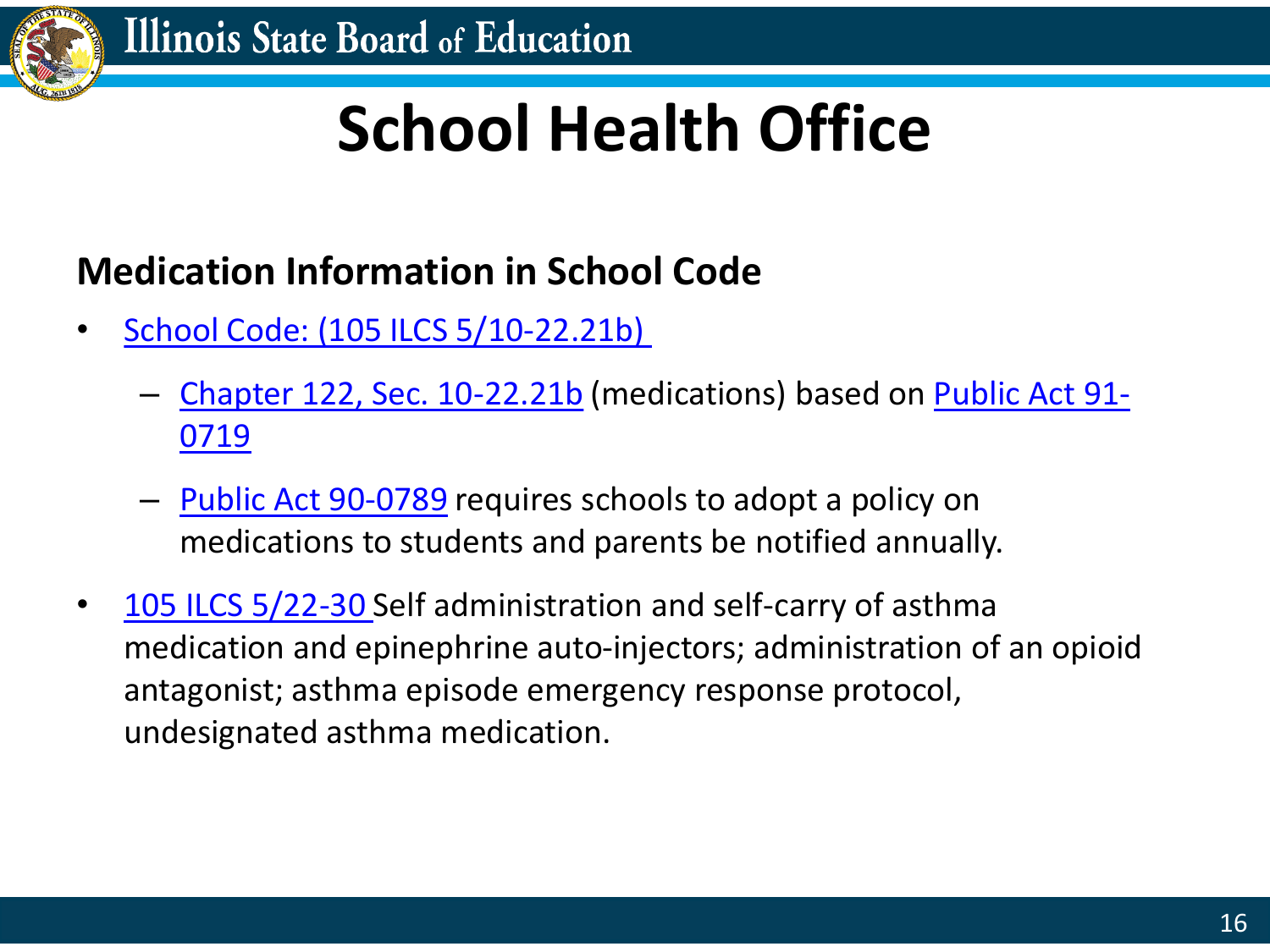

# **School Health Office**

[105 ILCS 5/24-5 P](https://www.ilga.gov/legislation/ilcs/documents/010500050K24-5.htm)hysical fitness and professional growth (employee physical exam, other tests)

Family Educational Rights and Privacy Act ([FERPA\)](https://www2.ed.gov/policy/gen/guid/fpco/ferpa/index.html) (20 U.S.C. § 1232g; 34 CFR Part 99) is a Federal law that protects the privacy of student education records. The law applies to all schools that receive funds under an applicable program of the U.S. Department of Education.

"Health-related Information" means current documentation of a student's health information, not otherwise governed by the **Mental Health and Developmental Disabilities** Confidentiality Act [740 ILCS 110] or other privacy laws, which includes identifying information,

[Illinois Student Records Act](https://www.ilga.gov/legislation/ilcs/ilcs3.asp?ActID=1006&ChapterID=17) lists medical documentation as part of the Permanent Record necessary for enrollment and proof of having certain examinations, as may be required under **Section 27-8.1** of the School Code.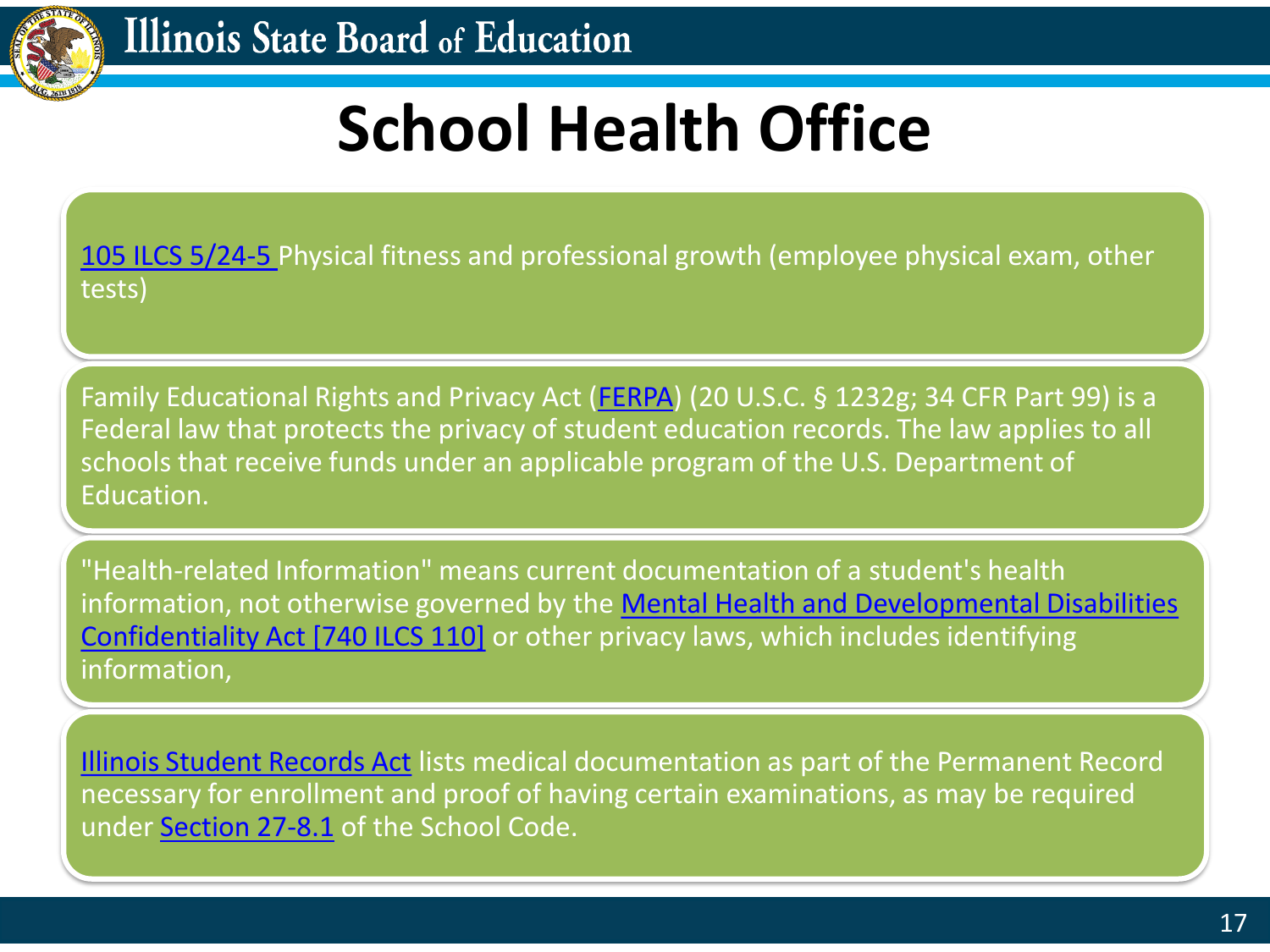

# **Joint Committee on Administrative Rules (JCAR)**

- **Administrative Code:**
	- **[ISBE rule 1.530: Health Services](https://www.ilga.gov/commission/Jcar/admincode/023/023000010E05300R.html)** (policy and procedures relative to injury or sudden illness of students and staff)
	- [ISBE rule 1.540: Use of undesignated epinephrine, naloxone, and asthma](https://www.isbe.net/Documents/ONEARK.pdf) medication
	- [ISBE rule 1.760: Standards for Student Support Personnel](https://www.ilga.gov/commission/Jcar/admincode/023/023000010G07600R.html) (sections b-h, school nurse)
	- **[ISBE rule 226.800: Personnel required to be qualified](https://www.ilga.gov/commission/jcar/admincode/023/023002260i08000r.html#:~:text=1)%20Each%20school%20district%2C%20or,eligible%20students%20who%20reside%20in)** (nursing interventions)
	- **[ISBE rule 226.160: Medical Review:](https://ilga.gov/commission/jcar/admincode/023/023002260B01600R.html) performance of health evaluation for** student for IEP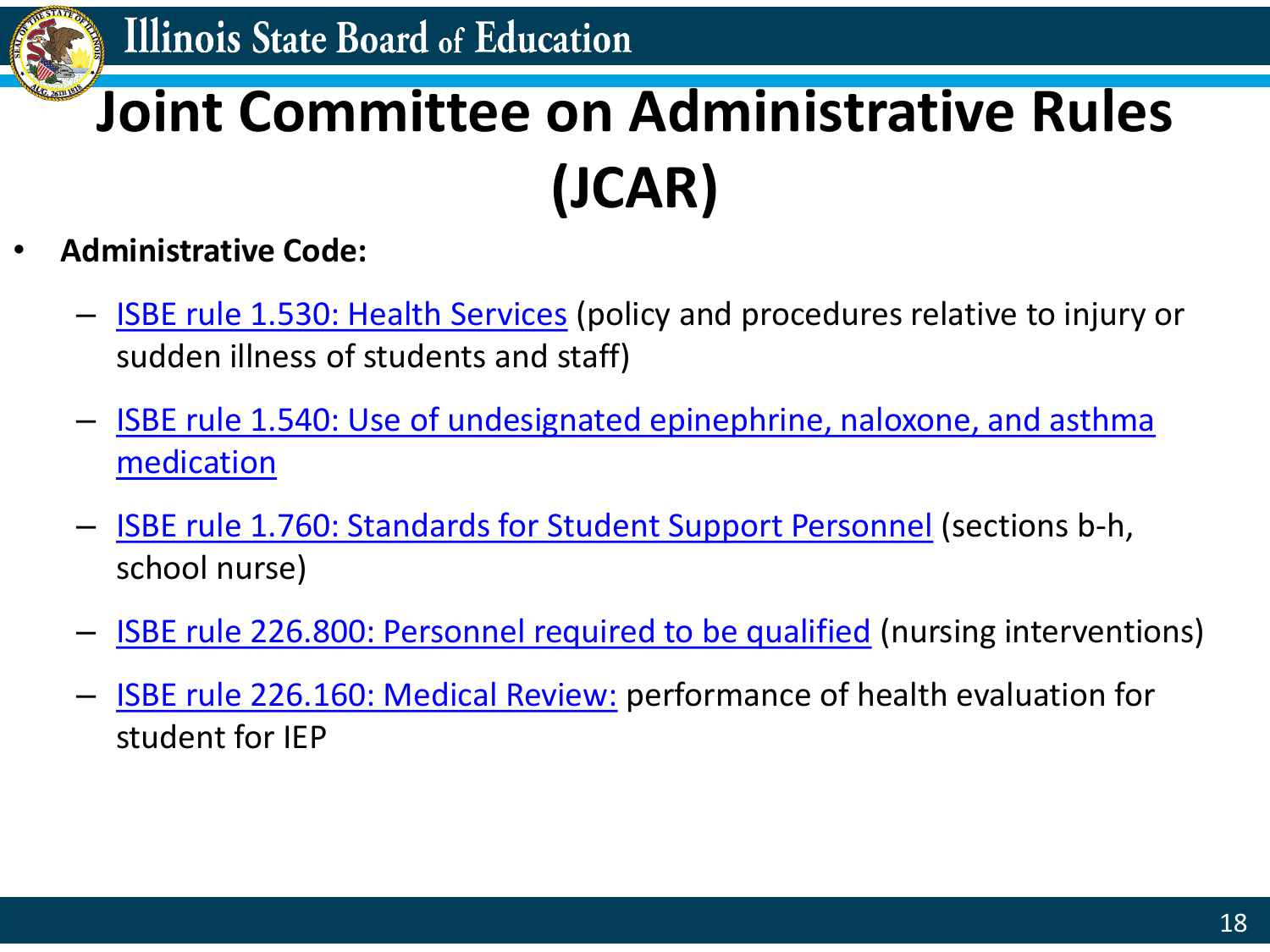

# **Health Office Forms**

- **[Minor Unaccompanied Youth Status for Health Care.](https://www.isbe.net/Documents/83-04T-MKV-cert-minor-health-form.pdf#search=Minor%20unaccompanied%20Youth%20for%20health%20care%20form)**
- [Medical Certification for Home/Hospital Instruction](https://www.isbe.net/Documents/Medical-certification-home-hospital-instruction.pdf).
- Undesignated medication report forms
	- [Asthma](https://www.isbe.net/Documents/34-22-undesignated-asthma-medication-rptg.pdf)
	- [Epinephrine](https://www.isbe.net/Documents/34-20-undesignated-epinephrine-rptg.pdf#search=undesignated%20reporting%20form)
	- [Naloxone](https://www.isbe.net/Documents/34-20A-opioid-rptg.pdf)
- [IDPH child health exam form](https://www.dph.illinois.gov/sites/default/files/forms/certificate-ofchild-health-examination-03032017.pdf)
- [Dental exam form](http://dph.illinois.gov/sites/default/files/forms/dentalexamform20191022.pdf)
- [Eye exam form](http://www.idph.state.il.us/HealthWellness/EyeExamReport.pdf)